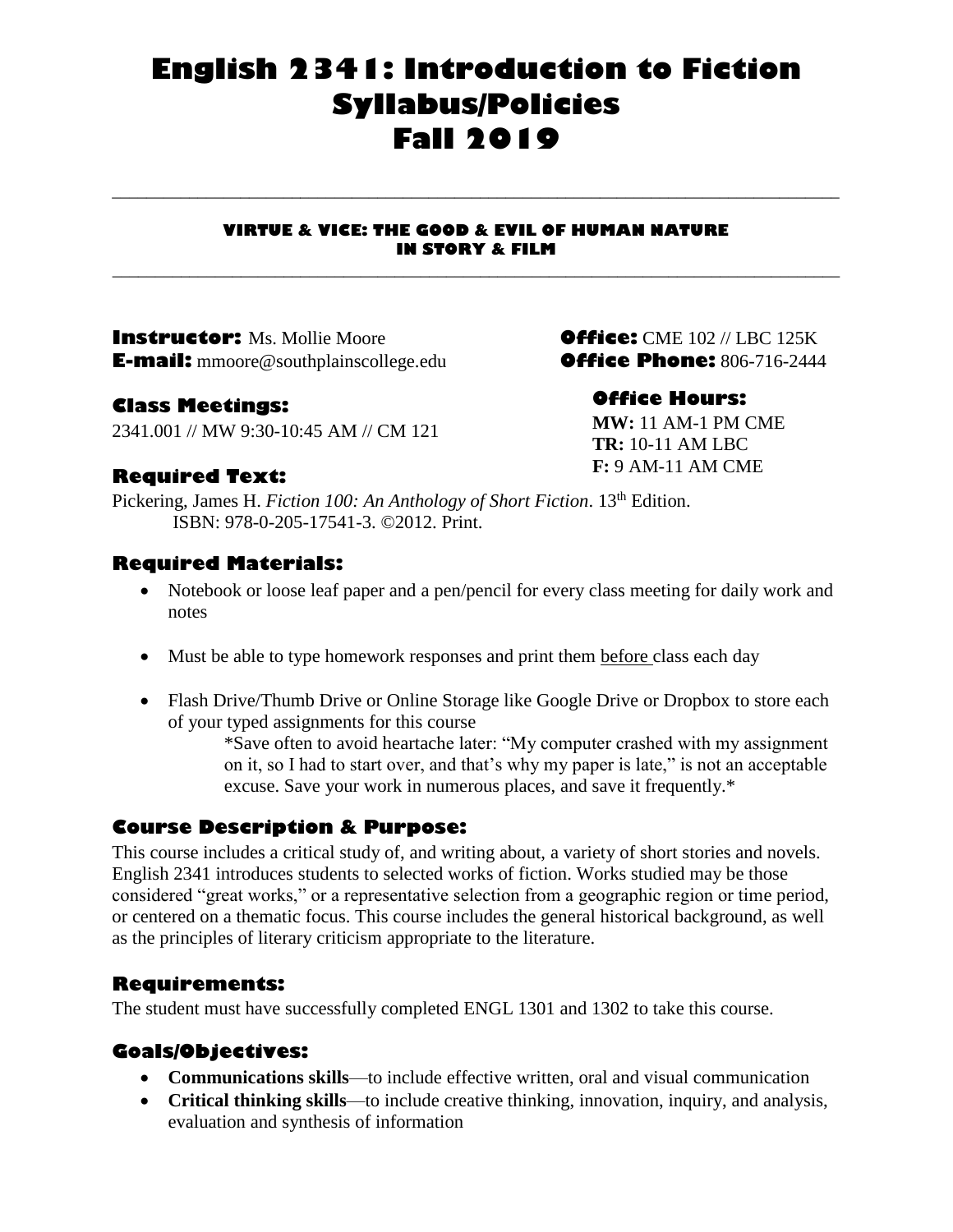- **Social Responsibility**—to include intercultural competence, knowledge of civic responsibility, and the ability to engage effectively in regional, national, and global communities
- **Personal Responsibility**—to include the ability to connect choices, actions, and consequences to ethical decision-making.

# **Outcomes:**

Upon completion of the course, the student will show competence in the course objectives listed below:

- 1. Critically evaluate fiction in terms of the constituent elements of fiction, both short story and novel, including essential biographical, cultural, and historical contexts (names of principal characters and details of plot and setting are to be included)
- 2. Understand the distinguishing elements of fiction for the appropriate time period
- 3. To evaluate in depth the distinguishing characteristics of fiction, especially in order to analyze literary works as expressions of individual or communal values within the social, political, cultural, or religious contexts of different literary periods.
- 4. Show an understanding and competent application of the elements of the writing process in all writing situations as developed in English 1301 and 1302
- 5. Show an understanding and refinement of the skills of expository and argumentative writing already developed in English 1301 and 1302
- 6. Apply critical thinking to the study of literature and to the writing of analytical essays
- 7. Use a library and relevant internet sources for research purposes
- 8. Research and write an accurately documented paper, using MLA style or other assigned documentation style
- 9. Participate in class discussions or group work over the literature in the course
- 10. Make constructive suggestions for others' work during peer critiques or presentations

# **Student Responsibilities:**

Students are expected to

- 1. Be on time and regularly attend class
- 2. Be responsible for the learning process, including preparation for class, such as reading and homework; participation in class discussions, including asking relevant questions; getting assignments and/or notes if absent; and accepting responsibility for not understanding an assignment or failing an assignment
- 3. Be responsible for having an appropriate attitude and using appropriate language in academic environments; not use condescending, inflammatory, threatening, or profane rhetoric, whether verbally or in written form, in academic environments
- 4. Have respectful behavior toward instructor and classmates in order to contribute to the atmosphere necessary for learning
- 5. Be responsible for courteous actions to others, especially by putting away cell phones and other distractions while in class
- 6. Be responsible for writing down all grades and applying them to the grading scale used for the class, which is shown in the course's policy statement/syllabus
- 7. Submit all assignments in accordance with due dates, formats, and requirements
- 8. Avoid all forms of cheating and plagiarism on all assignments, including improper collaboration
- 9. Ask questions when something is unclear.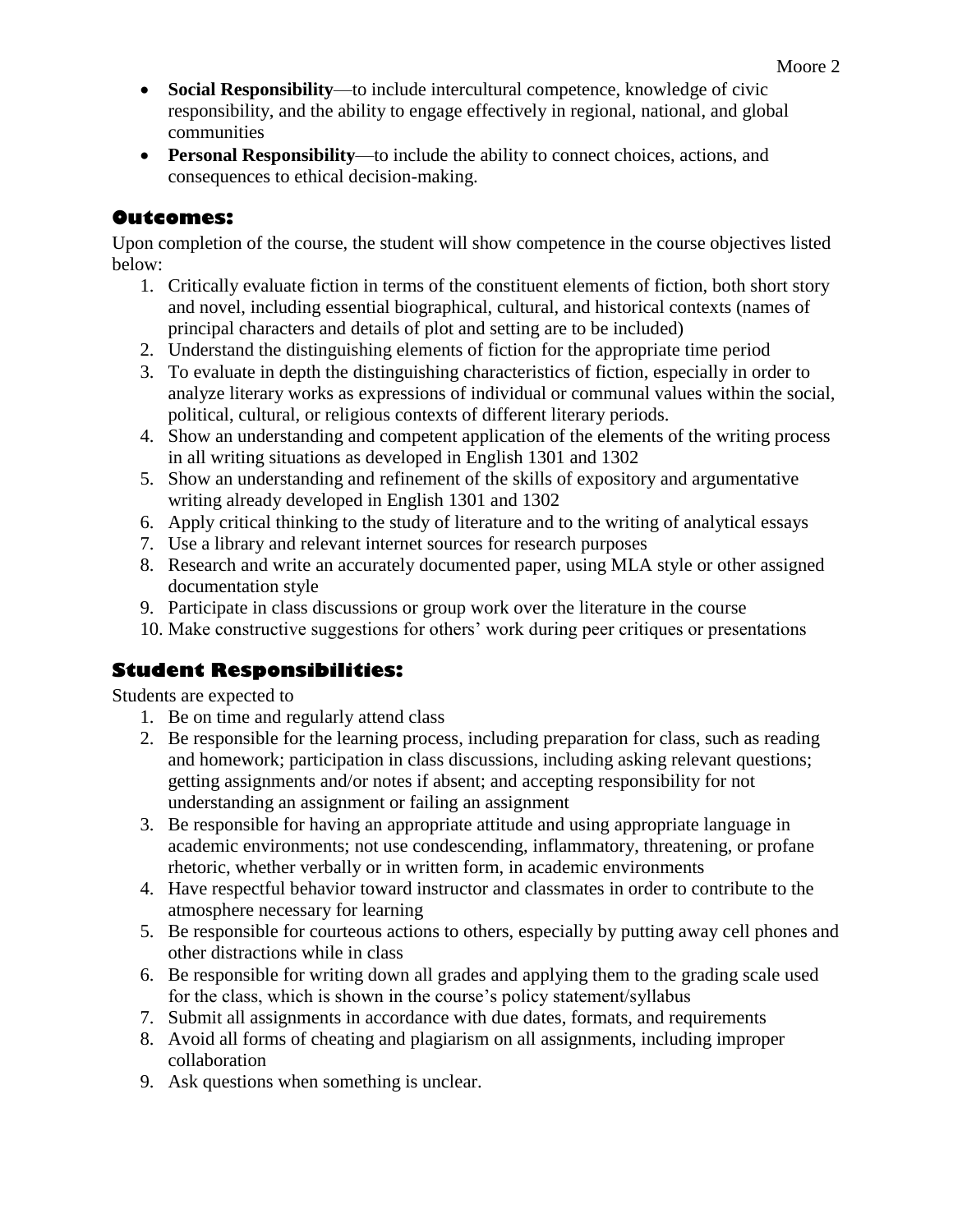# **Grades:**

| Daily Participation      | 15% |
|--------------------------|-----|
| <b>Reading Responses</b> | 25% |
| Essay/Project #1         | 10% |
| Midterm Exam             | 15% |
| Essay/Project #2         | 10% |
| Commonplace Project #3   | 20% |
| <b>Final Reflection</b>  | 5%  |
|                          |     |

**Grading Scale:**

A (Superior): 100-90% B (Good): 89-80% C (Average): 79-70% D (Poor): 69-60% F (Unacceptable): 59-50%

# **Explanation of Class Components:**

### Daily Participation

Your daily participation grades will be any assignment given in class. This could be discussion, group work, and/or notes. There will be no make-ups for daily notes and participation. A student must be present to receive credit for exercises/discussion graded as daily participation.

### Reading Responses

You are required to keep a log/journal of your reading for this class. At a minimum your reading response log will include the "Questions for Study" at the end of each story assigned for that day. However, you can expand these logs as much as you would like in preparation for the Commonplace Book/Project #3. Some ideas for your responses might be adding quotes you like from the work, adding pictures that represent symbols or themes, or maybe adding quotes from movies or songs the story reminds you of…the possibilities are endless. The more you "get into" the reading responses, the more you will "get out of" your reading! Please do create a new log for each class day in order to turn each day's work in individually. You must turn in reading responses at the first of a class period to get credit for the assignment.

### Essays/Projects #1-2

Major project assignment sheets will be handed out separately during the semester. You must write at least one essay, but you have the choice of doing one non-essay project as well.

### Common Place Book/Project #3

This project will be a semester-long portfolio of your reading responses including extra quotes and writing. You will receive a detailed assignment sheet for this project near the beginning of the semester.

### Mid-term

The mid-term exam will evaluate your knowledge of major themes, characters, plot etc. in the stories read up to the exam. You will receive a detailed study guide before the exam.

### Final Reflection

Your final exam will be an essay exam to showcase the skills learned throughout the semester including the major themes, characters, and plots from the stories read the second half of the semester.

# **Assignment Information/Completion:**

- $\rightarrow$  Numerical grades are assigned for convenience in averaging grades only.
- $\rightarrow$  Any out of class assignments must be completed and turned in at the beginning of the class period identified on this syllabus.
- $\rightarrow$  Failure to turn in an assignment on time can result in a grade of 0/F for the assignment. If you are absent, you are still responsible for turning in assignments on time, especially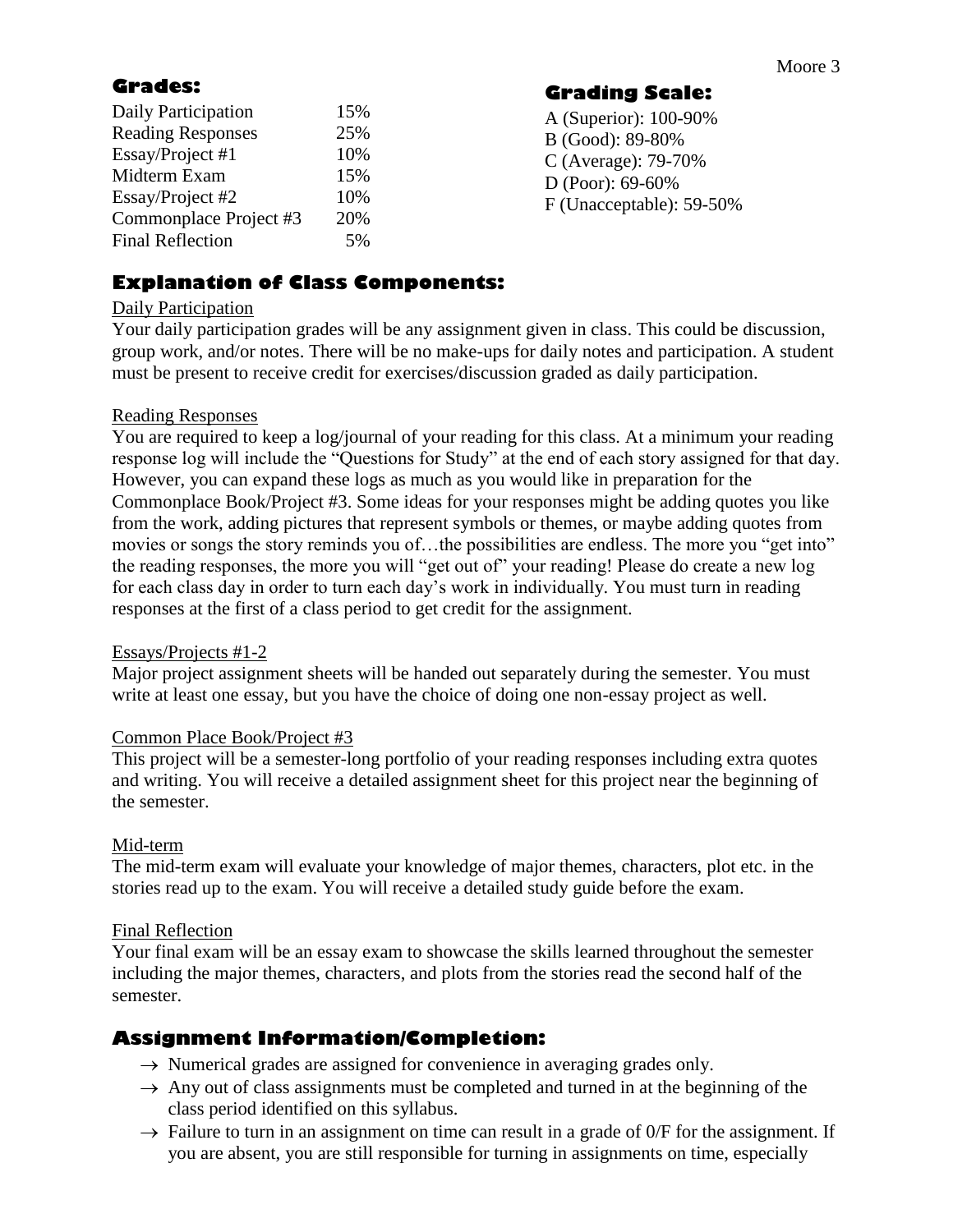essays or essay components. In some cases, essays will be penalized for each day late, if the student discusses the situation with the instructor.

→ **Reading Response Late Policy:** Reading responses can only receive UP TO ½ credit when turned in after the class period they are due. Reading responses will receive a UP TO a 70% if emailed instead of brought to class as a paper copy (this includes when a student is absent).

# **Evaluation:**

Essays and project assignments will be evaluated according to the following general criteria:

- Use of the conventions of standard grammar.
- Use of the appropriate pattern of development for the assignment.
- Use of the principles of unity and coherence.
- Use of logical, factual arguments to advance a precise, concise, and sophisticated thesis that meets the intent of the assigned essay.

\* Specific assignment requirements will be posted to Blackboard and discussed in class. \*\* All formal essays/projects will be turned-in to Blackboard through the Turnitin Program. We will discuss this in class.

**Methods of Evaluation:** All assignments must be completed and turned in at the *beginning* of the class period identified on this syllabus unless otherwise noted. Major-assignment deadlines are **firm**. Failure to turn in an assignment on time can result in a grade of 0/F for the assignment. If you are absent, you are still responsible for turning in assignments on time, especially essays or essay components. In some cases, essays will be penalized for each day late, if the student discusses the situation with the instructor. More information will be given at a later date. Numerical grades are assigned for convenience in averaging grades only.

\*Note: In college, a "C" is an average grade; it does not have anything "wrong" with it; it fulfills the assignment; it simply does not move beyond the average.\*

# **Absence Policy:**

Any student who misses more than 4 class sessions (2 weeks) could be dropped with a grade of "X" if the student has a passing average at that time. If the student is failing, due to poor work or missing assignments, the student will be assigned a grade of "F." An absence is defined as failing to attend class, missing **15 or more minutes of class**, or leaving class without the instructor's approval. Whenever possible, students should let the instructor know about expected absences as soon as possible (before the class meeting if at all possible).

Additionally, a student accrues an absence each time he or she accumulates a total of three tardies. **A tardy is defined as…**

- **being more than 1 minute late,**
- **having your phone out or on your desk (even if you are not looking at it),**
- **and leaving class for any reason during the designated class time.** PLEASE take care of any personal business between classes. It is considered impolite to leave a class while it is in session (even when doing group or individual work).

Because this is a student-oriented class, regular attendance is crucial to understanding. With each absence, your participation grade will be impacted. If you are not prepared for workshop assignments, you may be asked to leave class and will be given an absence. If you must be absent, be sure to check Blackboard and check with another class member for any changes in the syllabus so that you can be prepared for the next class meeting. You will still be responsible for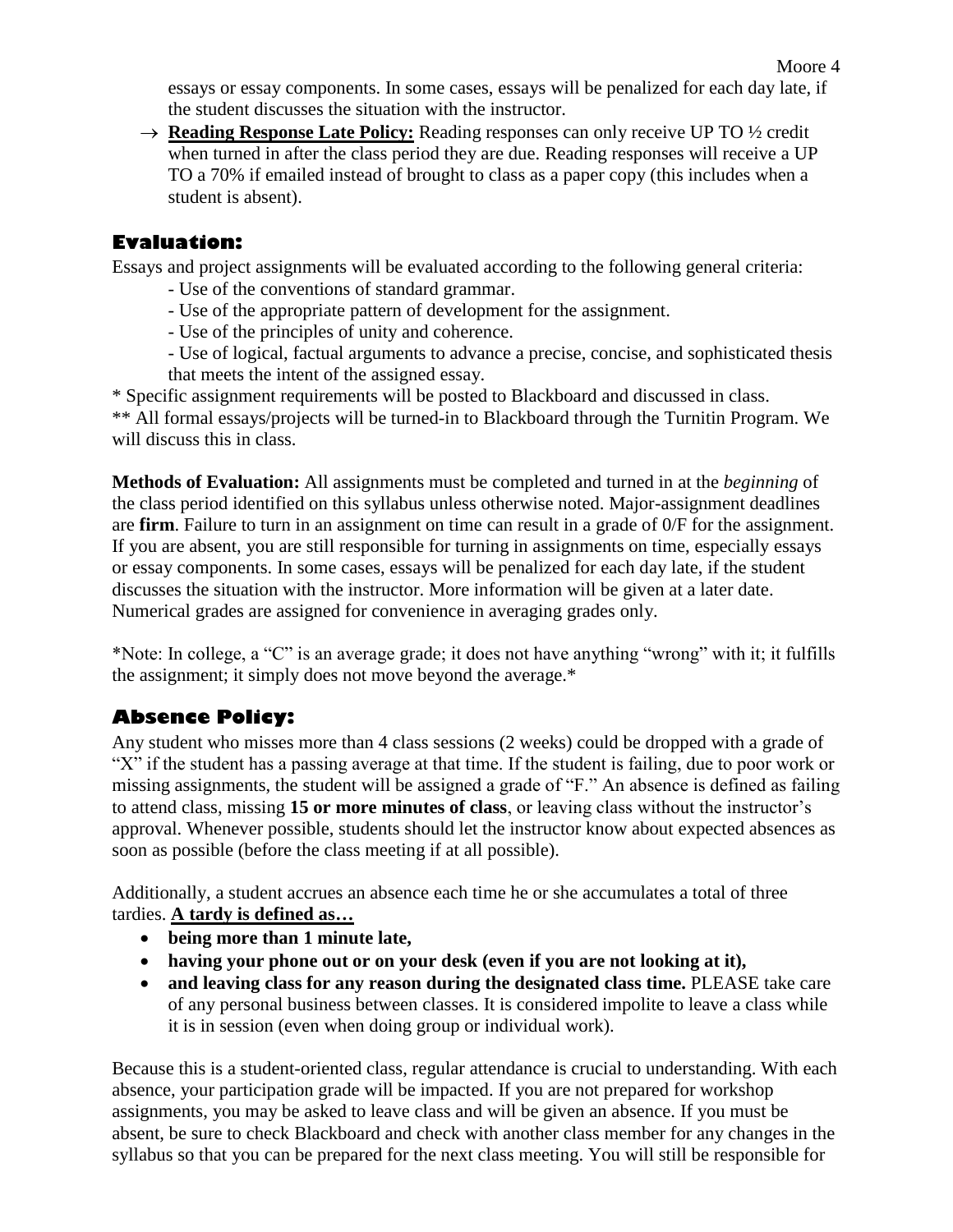# **Professionalism and Preparedness:**

Being prepared means that the student has carefully read all required readings and completed any out-of-class writing assignments. All actions and words should reflect kindness and respect for both the instructor and all other students. Disruptive behavior is not restricted to behavioral issues alone; it can include interruptions from cell phones, iPods/mp3 players, sidebar conversations, or beeping watches. None of these behaviors is conducive to the environment we hope to promote this semester.

Any successful learning experience requires mutual respect on the part of the student and the instructor. Neither instructor nor student should be subject to others' behavior that is rude, disruptive, intimidating, aggressive, or demeaning**.** Student conduct that disrupts the learning process or is deemed disrespectful or threatening shall not be tolerated and may lead to disciplinary action and/or removal from class.

# **Communicating with the Instructor:**

The best way to reach me is through email (given above). Although I cannot guarantee that I will respond to your messages right away, I do check my email frequently. Please realize that if you email me after 5 PM, I cannot guarantee a response that night. Weekend responses may be slower or delayed until the next school day. Your SPC email is considered an official form of communication between you and me, so it is extremely important that you check your SPC email regularly.

If you have any questions or concerns about the class or your performance in the class, please do not hesitate to set up an appointment with me during office hours or write an email to me. I would rather hear about your concerns early in the semester when we still have time to work together, rather than at the end of the class when it is too late for me to help you. Also, if you have any special accommodations please let me know of your needs as soon as possible.

After I hand back graded essays, you must wait 24 hours before you can discuss your grade with me. This time should be spent reading and processing my comments. I am happy to explain my comments and grading rubric and to answer any questions that you may have, but I require that all students let 24 hours pass before contacting me regarding essay grades.

# **Academic Integrity—Plagiarism/Cheating:**

Students are expected to do their own work on all projects, quizzes, assignments, and papers. Failure to comply with this policy will result in an F for the assignment and can result in an F for the course if circumstances warrant it.

Plagiarism violations include, but are not limited to, the following:

- 1. Turning in a paper that has been purchased, borrowed, or downloaded from another student, an online term paper site, or a mail order term paper mill;
- 2. Cutting and pasting together information from books, articles, other papers, or online sites without providing proper documentation;
- 3. Using direct quotations (three or more words) from a source without showing them to be direct quotations and citing them; or
- 4. Giving an in-text citation only at the end of a paragraph.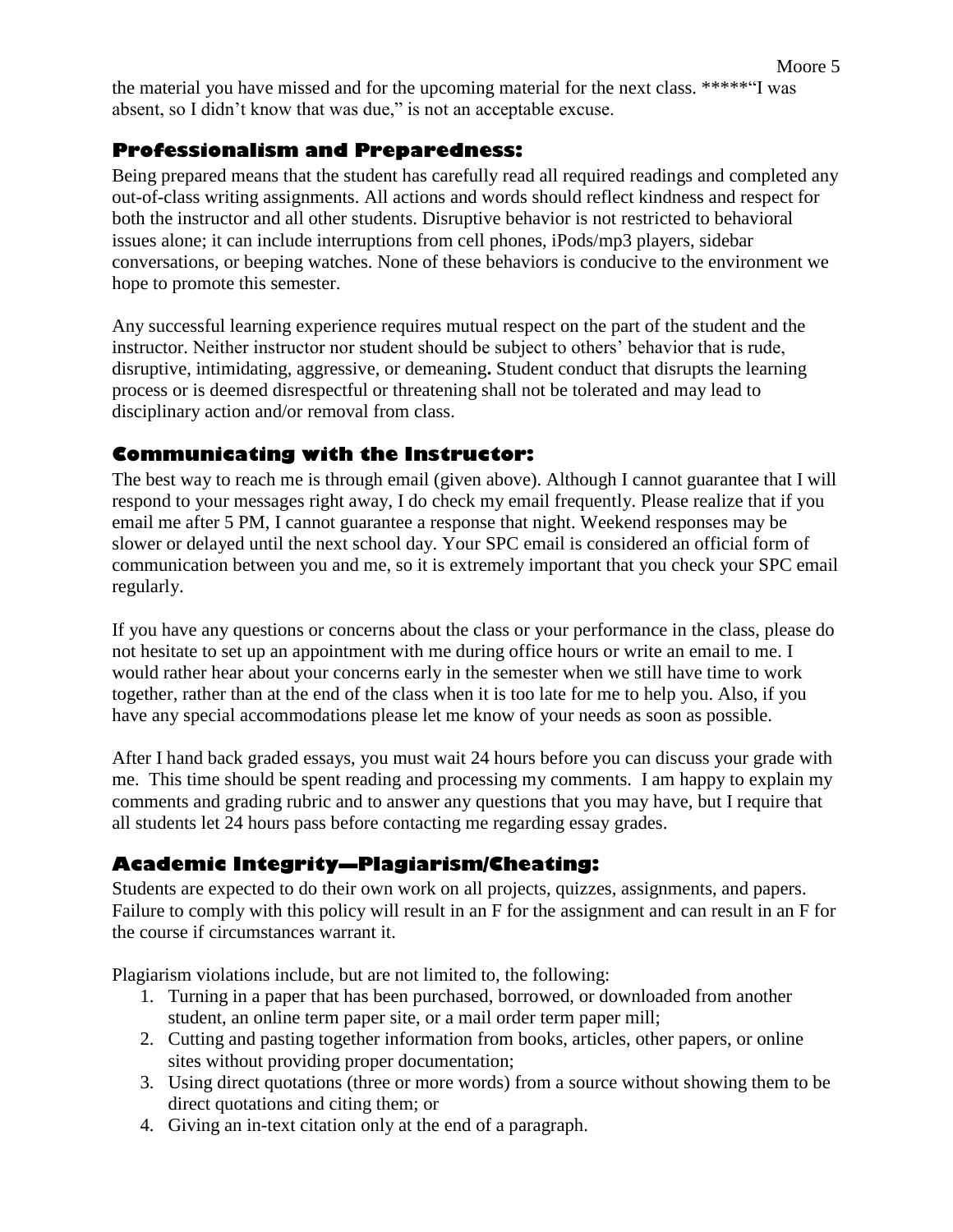Cheating violations include, but are not limited to, the following:

- 1. Obtaining an examination by stealing or collusion;
- 2. Discovering the content of an examination before it is given;
- 3. Using an unauthorized source of information (notes, textbook, text messaging, internet) during an examination, quiz, or homework assignment;
- 4. Entering an office or building to obtain unfair advantage;
- 5. Taking an examination for another;
- 6. Altering grade records; or
- 7. Copying another's work during an examination or on a homework assignment.

# **Students with Disabilities:**

Students with disabilities, including but not limited to physical, psychiatric, or learning disabilities, who wish to request accommodations in this class should notify the Disability Services Office early in the semester so that the appropriate arrangements may be made. In accordance with federal law, a student requesting accommodations must provide acceptable documentation of his/her disability to the Disability Services Office. For more information, call or visit the Disability Services Office at Levelland (Student Health & Wellness Office) 806-716- 2577, Reese Center (Building 8) 806-716-4675, or Plainview Center (Main Office) 806-716- 4302 or 806-296-9611.

# **Statement of Nondiscrimination:**

It is the policy of this instructor not to discriminate on the basis of age, color, disability, ethnicity, gender, national origin, race, religion, sexual orientation, or veteran status.

# **Statement of Diversity:**

In this class, the instructor will establish and support an environment that values and nurtures individual and group differences and encourages engagement and interaction. Understanding and respecting multiple experiences and perspectives will serve to challenge and stimulate all of us to learn about others, about the larger world, and about ourselves. By promoting diversity and intellectual exchange, we will not only mirror society as it is, but also model society as it should and can be.

# **Campus Concealed Carry:**

Texas Senate Bill - 11 (Government Code 411.2031, et al.) authorizes the carrying of a concealed handgun in South Plains College buildings only by persons who have been issued and are in possession of a Texas License to Carry a Handgun. Qualified law enforcement officers or those who are otherwise authorized to carry a concealed handgun in the State of Texas are also permitted to do so. Pursuant to Penal Code (PC) 46.035 and South Plains College policy, license holders may not carry a concealed handgun in restricted locations. For a list of locations, please refer to the SPC policy at:

[\(http://www.southplainscollege.edu/human\\_resources/policy\\_procedure/hhc.php\)](http://www.southplainscollege.edu/human_resources/policy_procedure/hhc.php). Pursuant to PC 46.035, the open carrying of handguns is prohibited on all South Plains College campuses. Report violations to the College Police Department at 806-716-2396 or 9-1-1.

**\*This syllabus and schedule is subject to change at the instructor's discretion. Continued enrollment by the student in the course indicates that the student agrees and will abide by all policies set forth in this syllabus by the instructor.\***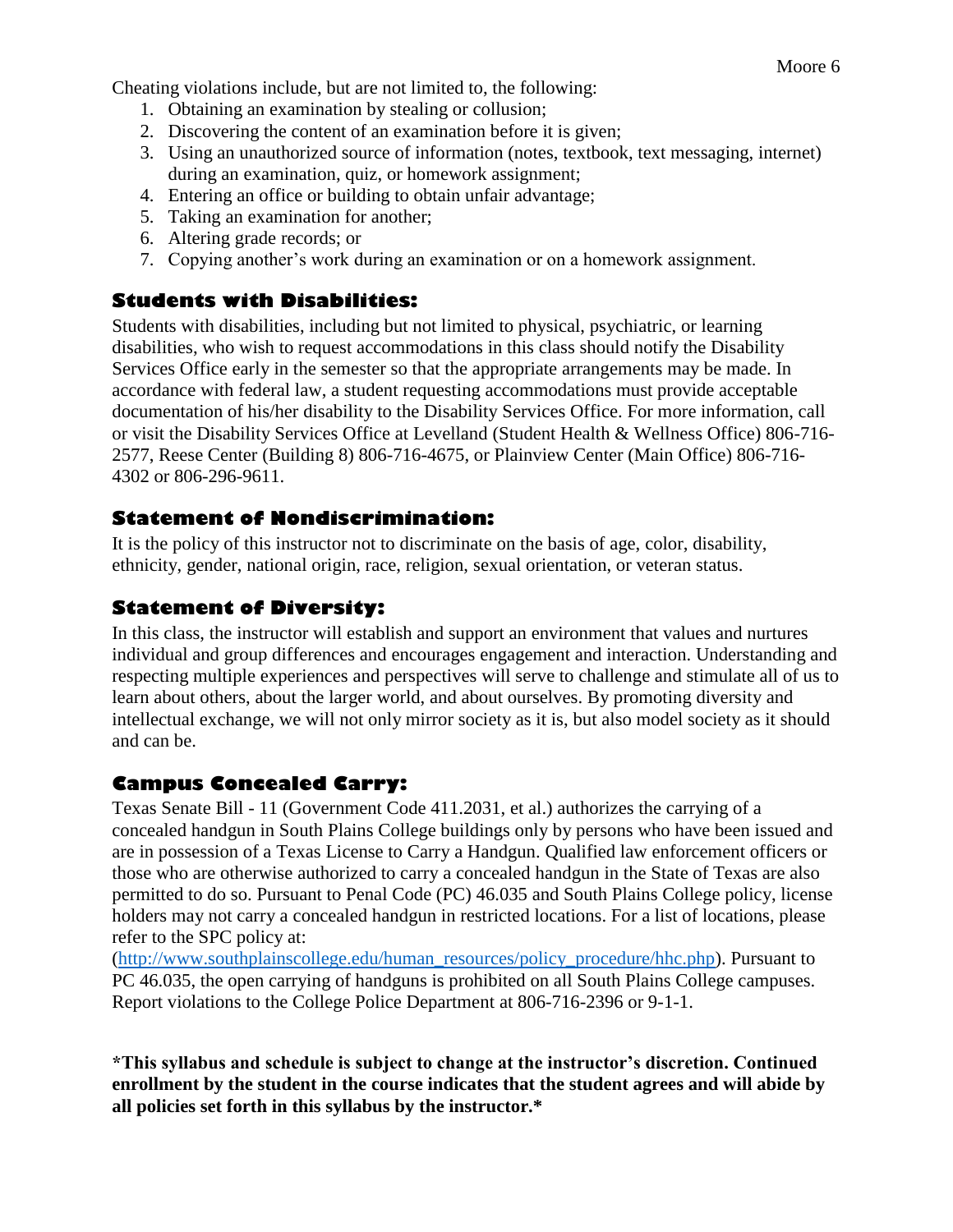#### **Week 1**

M 8/26: Introduction to Class // Syllabus // Expectations

W 8/28: How and Why We Read

- $\rightarrow$  Reading Response Assignment Given
- $\rightarrow$  Commonplace Book/Project #3 Assignment Given

#### **Week 2**

#### *M 9/2: Labor Day Holiday*

#### W 9/4:

- $\rightarrow$  1819 "The Legend of Sleepy Hollow" Washington Irving (604) Questions for Study: 1, 3, 7
- $\rightarrow$  1853 "Bartleby the Scrivener" Herman Melville (872) 1, 7
- $\rightarrow$  Essay/Project #1 Assignment Given

#### **Week 3**

#### M 9/9:

- $\rightarrow$  1835 "Young Goodman Brown" Nathaniel Hawthorne (585) 1, 4, 7
- $\rightarrow$  1842 "The Overcoat" Nikolai Gogol (516) 4, 5, 6

#### W 9/11:

 $\rightarrow$  1879 "The Grand Inquisitor" Fedor Dostoevski (389) 1, 5

#### **Week 4**

#### M 9/16:

- $\rightarrow$  1884 "The Necklace" Guy de Maupassant (849) 1, 2, 7
- $\rightarrow$  1886 "The Death of Ivan Ilych" Leo Tolstoy (1115)

#### W 9/18:

 $\rightarrow$  1886 "The Death of Ivan Ilych" Leo Tolstoy (1115) 5, 6, 7

#### **Week 5:**

M 9/23: Film #1 W 9/25: Film #1

#### **Week 6**

#### **M 9/30: Essay/Project #1 DUE**

- $\rightarrow$  Discussion of Film #1
- $\rightarrow$  Project presentations and discussion

#### W 10/2:

- $\rightarrow$  1898 "The Storm" Kate Chopin (239) 5, 6
- $\rightarrow$  1898 "The Blue Hotel" Stephen Crane (315) 4, 5
- $\rightarrow$  1908 "To Build a Fire" Jack London (819) 4, 5
- $\rightarrow$  Essay/Project #2 Assignment Given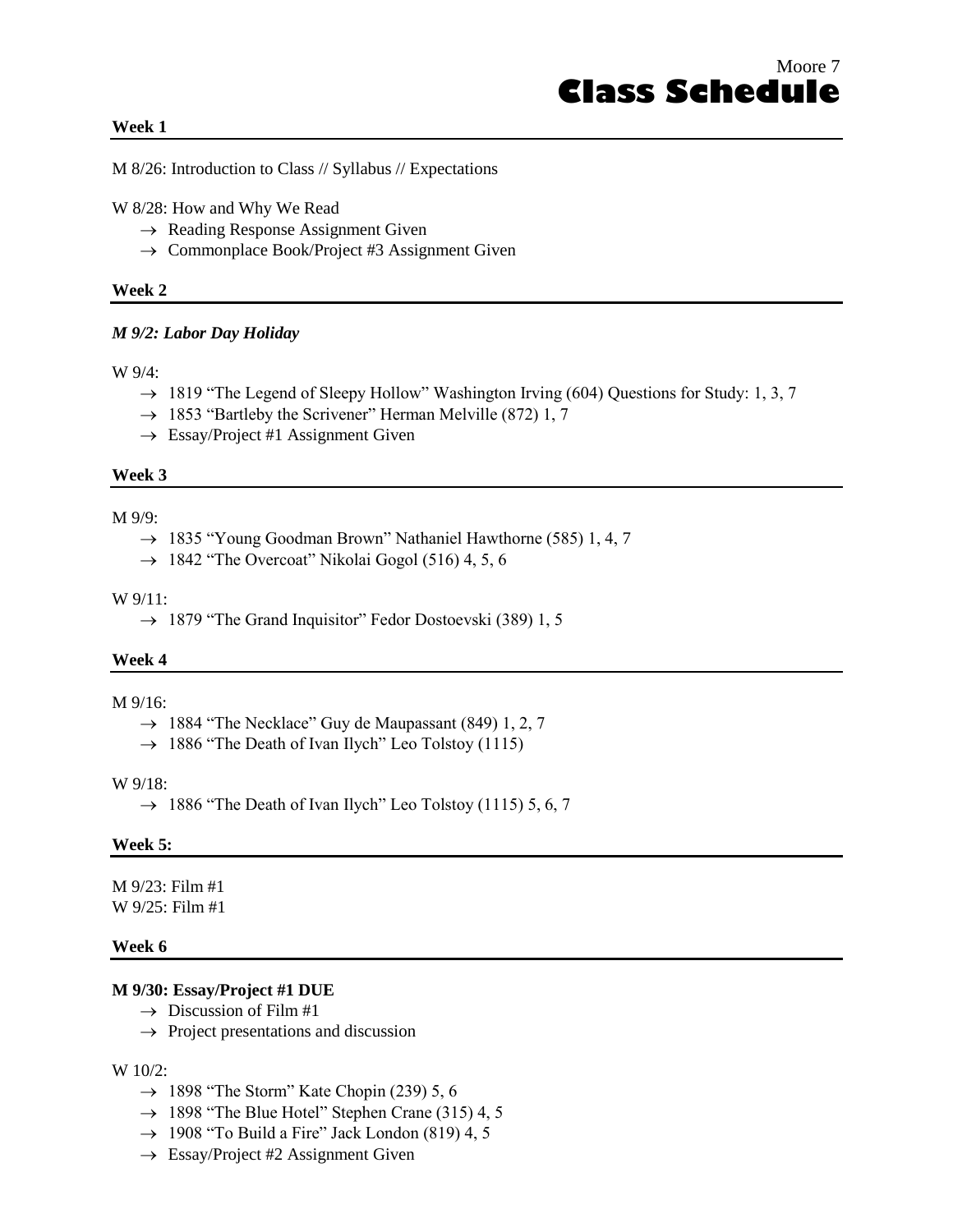M 10/7: Review for Midterm  $\rightarrow$  1914 "The Dead" James Joyce (703) 4, 5

#### **W 10/9: Midterm Exam**

*F 10/11: Fall Break Holiday*

#### **Week 8**

M 10/14:

→ 1899 "Heart of Darkness" [Part I] Joseph Conrad (257-278)

#### W 10/16:

→ 1899 "Heart of Darkness" [Part II] Joseph Conrad (278-296)

#### **Week 9**

#### M 10/21:

 $\rightarrow$  1899 "Heart of Darkness" Joseph Conrad [Part III] (296-313)

#### W 10/23:

 $\rightarrow$  1899 "Heart of Darkness" [Final Discussion] Joseph Conrad 1, 5, 9, 10, 11

#### **Week 10**

M 10/28: Film #2

 $W 10/30$  Film #2

#### **Week 11**

#### **M 11/4: Project #2 DUE**

- $\rightarrow$  Discussion of Film #2
- $\rightarrow$  Project presentations and discussion

#### W 11/6:

- $\rightarrow$  1957 "Sonny's Blues" James Baldwin (47) 2, 4
- $\rightarrow$  1966 "Where Are You Going, Where Have You Been?" Joyce Carol Oates (938) 2, 5, 6
- $\rightarrow$  Commonplace Book/Project #3 Assignment Reviewed (Given first week of class)

#### **Week 12**

#### M 11/11:

- $\rightarrow$  1974 "Yellow Woman" Leslie Marmon Silko (1043) 2, 4, 6
- $\rightarrow$  1981 "Cathedral" Raymond Carver (184) 4, 5, 6

#### W 11/13:

- $\rightarrow$  1989 "The House on Mango Street" Sandra Cisneros (246) 2, 5
- $\rightarrow$  1993 "This Is What It Means to Say Phoenix, Arizona" Sherman Alexie (15) 2, 5, 8